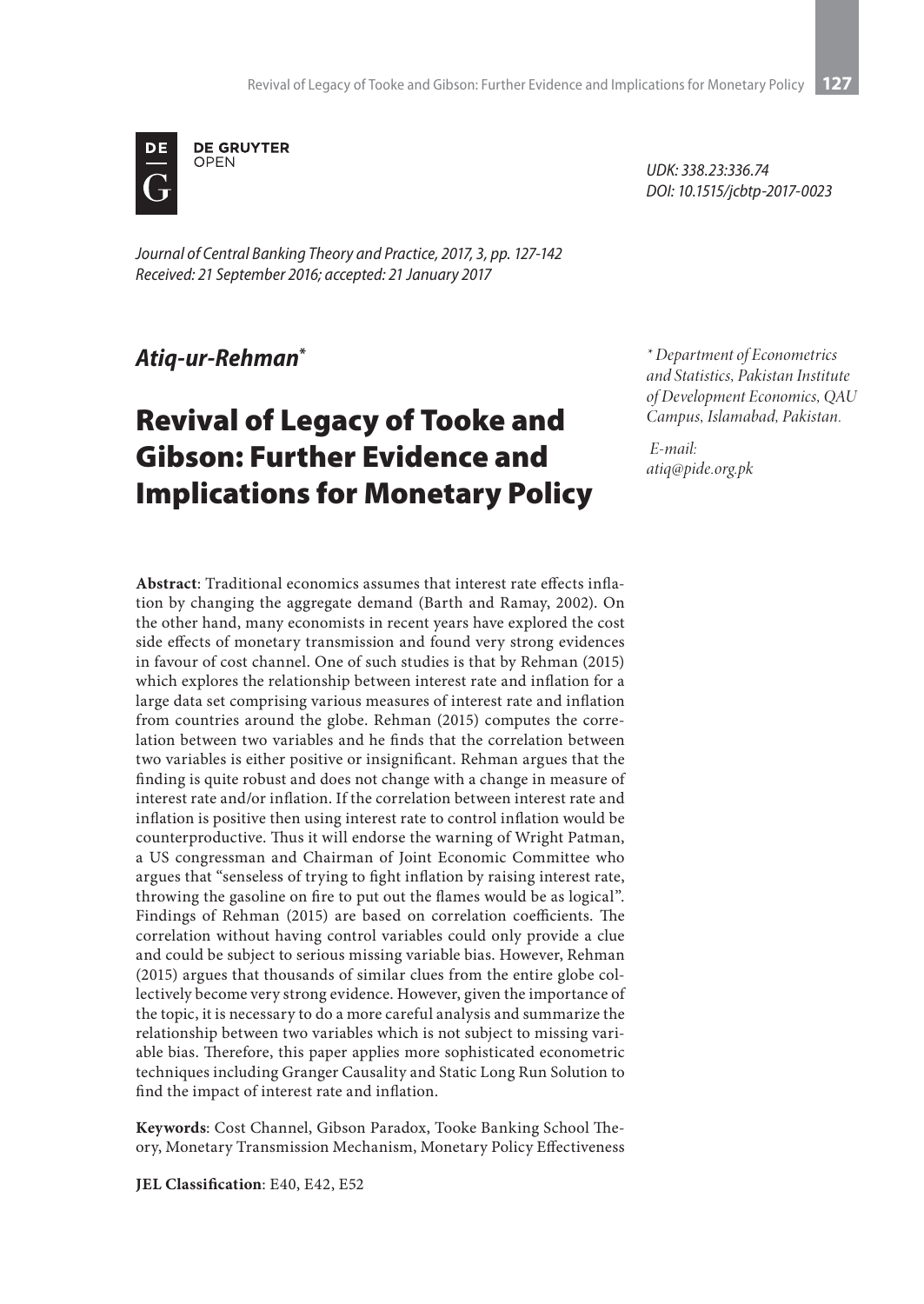# **1. Background**

Thomas Tooke, the forefather of monetary economics and the writer of the famous book 'Theory of Interest Rate and Prices' predicted a positive relationship between interest rate and prices. He argues that interest rate is a part of cost of production, therefore increasing interest rate would cause increase the price level. On contrary, the mainstream economics assumes that there should be negative relationship between interest rate and prices. The mainstream view is based on an indirect argument that by increasing the interest rate, the aggregate demand would be reduced, leading to a reduction in aggregate price level. This mechanism was labelled as demand channel of monetary transmission mechanism.

On the other hand, earliest empirical evidences have been supportive for Tooke's view and the mainstream economists have been searching excuses for what empirical evidences suggest. Gibson (1923) observed positive relationship between interest rate and prices in the UK over a period of 200 years. Keynes (1936) regards the evidence by provided Gibson as "one of the most completely established empirical facts in the whole field of quantitative economics'. However, mainstream economists could not absorb this observation, labelled it as a paradox not having a theory backup and have been searching explanations for this so called Gibson paradox.

Later on, economists have identified a large number of transmission mechanisms through which a monetary policy action could affect the price level and/or output. However, all of these channels ultimately affect the price level by change in aggregate demand or by change in aggregate supply curve. Therefore, these could be classified as demand side channels or the cost side channels. This classification could be found in Ghafari (2012).

After 1970s, the cost side economics attracted attention of economists and several economists explored the possibility of cost channel of monetary transmission mechanism and found strong evidence in favour of cost channel. Despite finding these evidences, monetary policy practices have been built on the assumption of demand channel and practices continued without paying any heed to the existence of cost channel. The famous Taylor Rule formalized the monetary policy and central banks converted the monetary policy instrument from money supply to interest rate. The Taylor rule is having its logical roots in the demand channel of monetary transmission mechanism.

In fact, the existence of cost side channels deserves the greatest attention because if the cost channel is there, the monetary policy could be counterproduc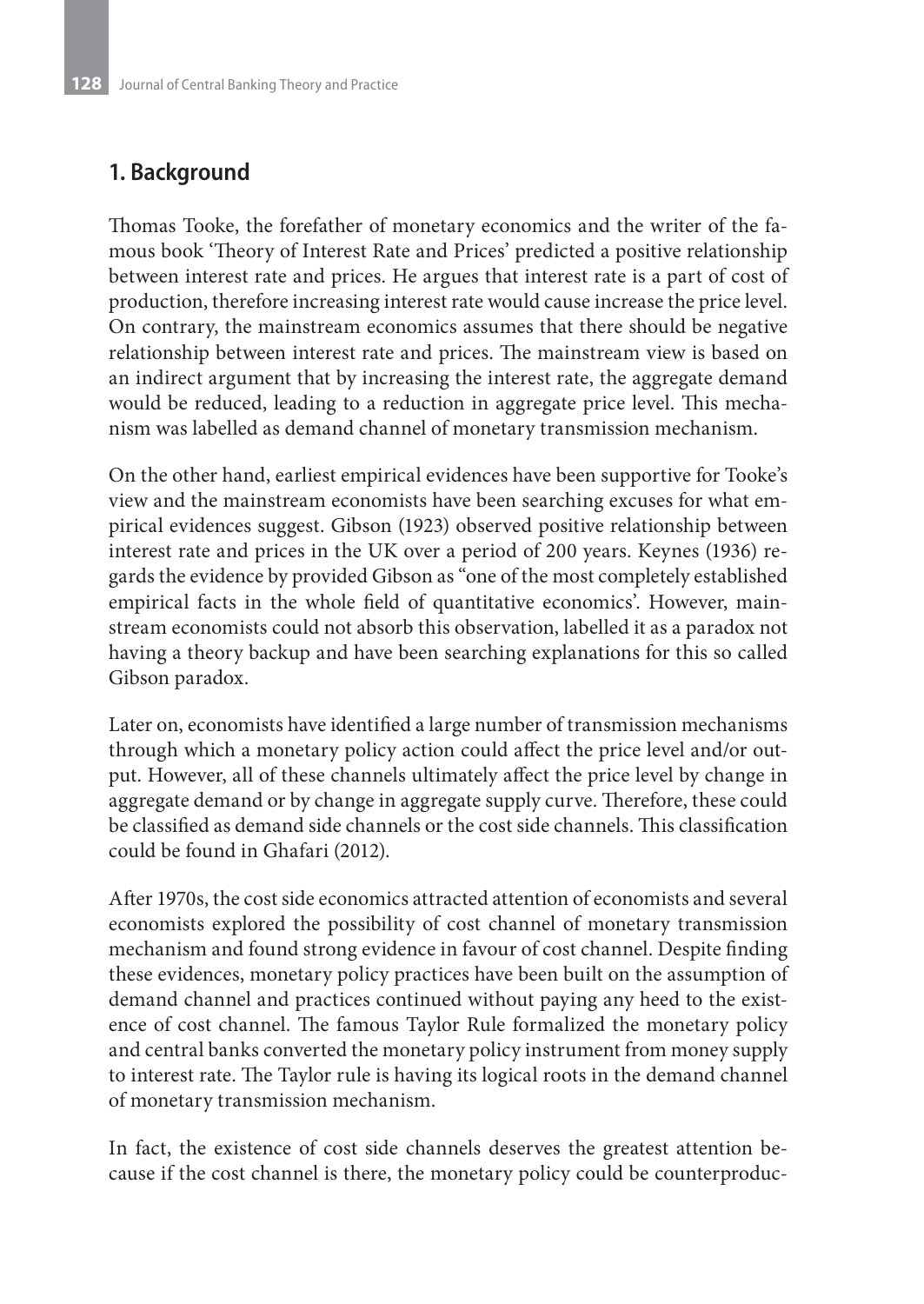tive. There is no reason to assume that only demand sided channels of monetary transmission mechanism exist in an economy and it is also equally unreasonable to assume that there are only cost sided channels. An economy could have both types of channels working simultaneously. It may be quite interesting to explore how the economy will behave if both demand and cost sided channels are working simultaneously. A detailed discussion about impacts of monetary policy in presence of the two types of channels is given in Rehman (2015), which could be summarized as follow:

- a. If the demand side channels are dominant, a tight monetary policy would lead to reduction in both prices and output.
- b. If the cost side channels are dominant, a tight monetary policy would lead to increase in prices and a reduction in the output.
- c. If the demand side channels and cost sided channels hold same strength, the effect of tight monetary policy on prices would be insignificant, and there would be twofold reduction in output.

Of course, the conduct of monetary policy is justified only when the demand channel dominates the cost channel and it could be counterproductive if cost channel is dominant. Therefore it is very important to explore what kind of transmission channel actually works or dominates. Rehman (2015) takes a big data set of interest rate and inflation for a large number of countries, and finds the correlation between the two variables. He concludes that the evidence support the dominance of cost channel. He shows that the evidence is robust to definition of interest rate and inflation, sample size, sample period, and the choice of a country.

The analysis of Rehman (2015) is based on simple Pearsonian correlation. No doubt the correlation without having a deeper structural model and control variables makes very week evidenc. But similar evidence collected from the entire globe strongly supports the dominance of cost channels. If the analysis was done for a single country, the unknown missing variable is more likely to affect the results, but when we are taking into account data from the entire globe, it is difficult to believe that there is a control variable which is pushing the correlation coefficient into positive direction for the entire world. However, since the data on monetary related variables are abundantly available, it would be quite reasonable to carry out more rigorous analysis of monetary policy actions of changing interest rate to control inflation. However to be more careful, the following section presents the results of Granger Causality between two variables taking into account different control variables. Therefore, this paper advances on Rehman (2015) and employs more sophisticated techniques, including Granger Causality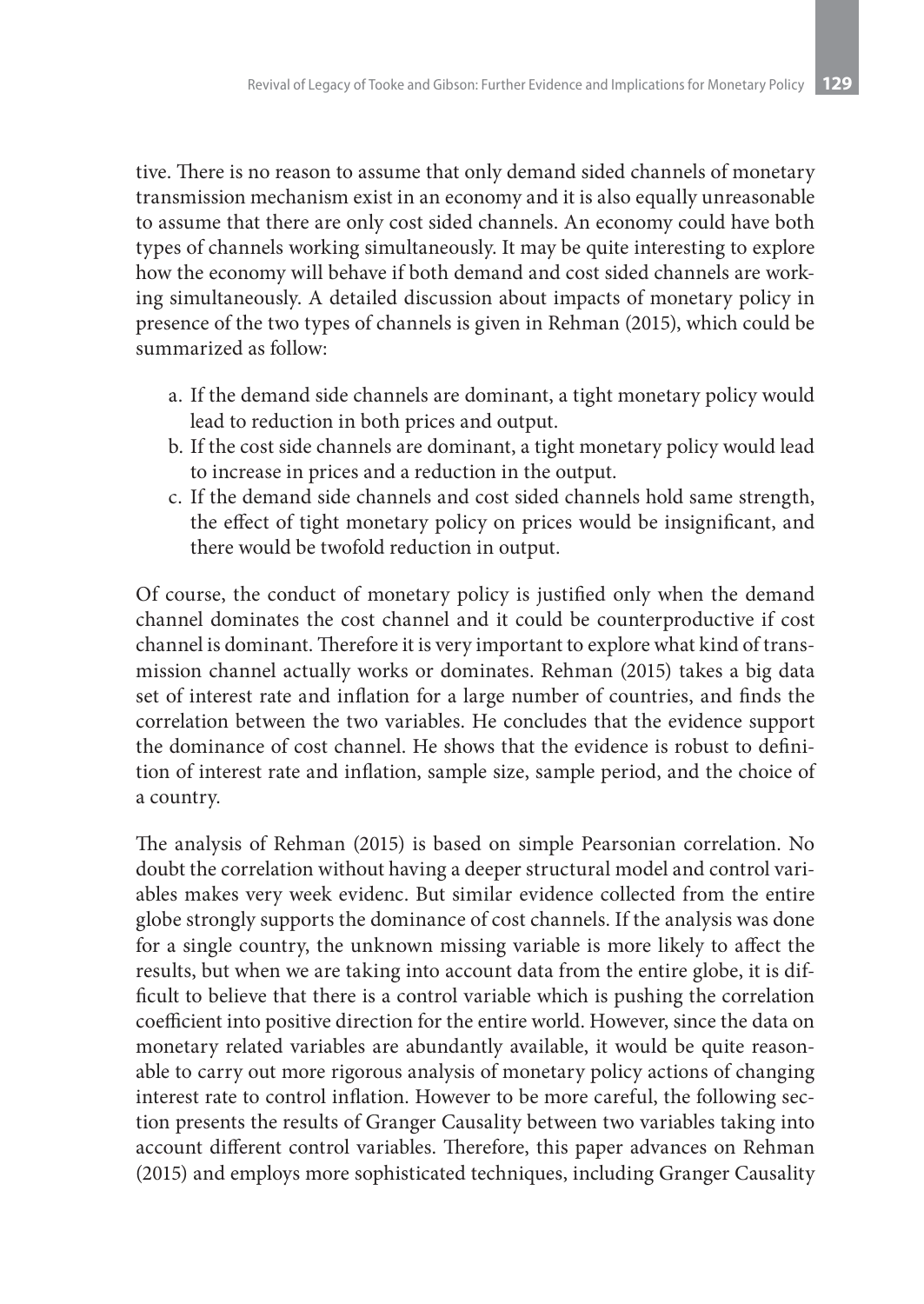and Static Long Run Solution, to unveil the nature of the relationship between interest rate and inflation. The details of this analysis and implied policy recommendations are summarized in this paper.

# **2. DATA AND METHODOLOGY**

## **a. DATA**

The data used in this study are obtained from International Financial Statistics (IFS). All available data on prices and interest was utilized for the current study. The IFS provides data on seven measures of interest rate which are as follows:

- 1. Central Bank Policy Rate (CBPR)
- 2. Deposit Rate (DEPR)
- 3. Discount Rate (DR)
- 4. Government Bond Yield (GBY)
- 5. Lending Rate (LR)
- 6. Money Market Rate (MMR)
- 7. Treasury Bill Rate (TBR)

Similarly, data on two measure of inflation are available which are as follows:

- 1. Consumer Price Inflation (CPI)
- 2. GDP Deflator Inflation (GDPDEF)

The seven measures of interest rate and two measures of inflation formulate 14 combinations of measures of interest rate and inflation. The relationship between interest rate and inflation was calculated for all of these combinations, subject to availability of the respective series. Granger Causality and Static Long Run Solution were calculated without control variables and with various combinations of control variables separately. Following variables were used as control variables in the analysis.

- 1. Exchange Rate: Official Rate, End of Period (ER)
- 2. Industrial Production, unadjusted. (IP)
- 3. Import Unit Values / Import Prices (IUV)
- 4. Broad Money, Unadjusted (M2)

Exchange rate and import unit values were included as control variables to control the effects of prices of imported goods, industrial production was used as a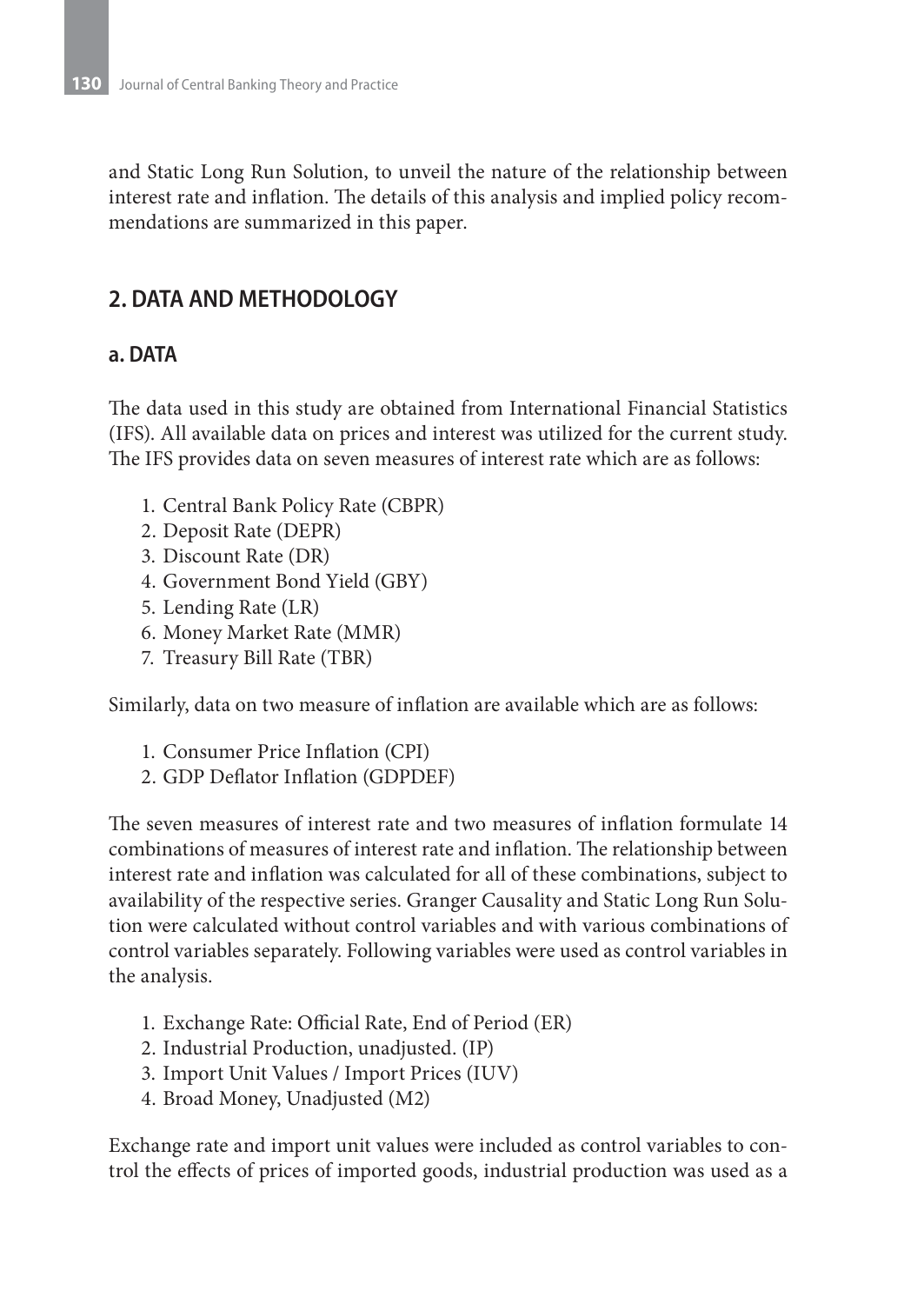proxy of GDP because for most of the countries, the quarterly GDP series are not available. Broad money was used to control the effect of monetary actions taken by central banks other than the change of interest rate. The quarter to quarter percent change of all control variables was used while calculating the Granger Causality and static long run solution, so that the issue of non-stationarity could be eliminated.

## **b. SAMPLE PERIOD**

For the fourteen combinations of interest rate and inflation mentioned above, I have collected data for the following sample specifications.

Time Series length =15 years i.e. 60 observations, for time period 1966-1980, 1976-1990, 1986-2000, 1996-2010.

Time Series length =20 years i.e. 80 observations, for time period 1965-1984, 1975-1994, 1985-2004, 1993-2012.

Time Series length =30 years i.e. 120 observations, for time period 1965-1994, 1975-2004, and 1983-2012

## **c. ECONOMETRIC PROCEDURES**

Following econometric tools were used to analyse the relationship between two variables.

- 1. Granger Causality
- 2. Contemporaneous Granger Causality
- 3. Static Long Run Solution

The Computational Details of these methods are given below:

## **GRANGER CAUSALITY:**

The concept of Granger Causality is based on the idea that the cause appears before its effects. Thus it tries to calculate the effect of past changes of the cause variable on the effect variable. Consider the following regression equation

$$
\pi_t = a + \sum_{j=1}^m (\beta_j \pi_{t-j} + \gamma_j int_{t-j} + \delta_j X_{t-j}) + \varepsilon_t \tag{1}
$$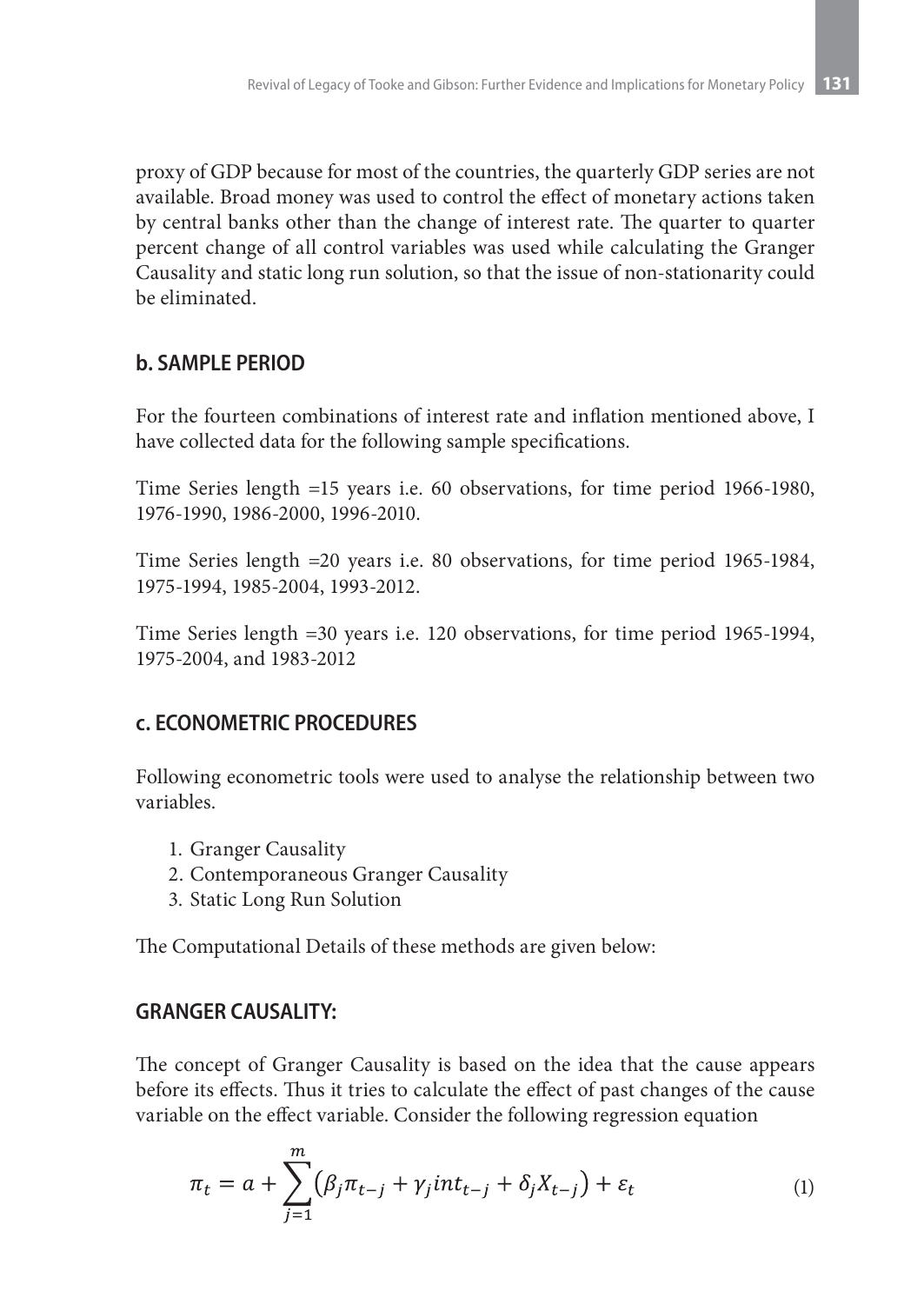Here *π* represents inflation, *int* represents interest rate and *X* represents the vector of control variables. The Granger Causality test is equivalent to the test of following restriction:

$$
(\gamma_1, \gamma_2, \dots, \gamma_j) = 0
$$

This restriction can be tested by standard F-test. Acceptance of restriction will imply that the lags of interest rate have no impact on inflation and the interest rate does not Granger Cause the inflation.

#### **CONTEMPORANEOUS CAUSALITY:**

The Granger Causality is based on the idea that cause appear before its effects. However, in the era of perfect information, rational decision makers can make decisions instantly looking at the policy decisions of central banks. Thus no lag would be involved between monetary action and its impact. In this case, the equation of Granger Causality could be modified to take into account the current values of cause and control variable and equation takes following form:

$$
\pi_t = a + \sum_{j=1}^{m} \beta_j \pi_{t-j} + \sum_{k=0}^{m} (\gamma_k i_{t-k} + \delta_k X_{t-k}) + \varepsilon_t
$$
 (2)

Here *X* represents the vector of control variables. The Causality test is equivalent to the test of following restriction:

 $(\gamma_0, \gamma_1, ..., \gamma_i) = 0$ 

This restriction can be tested by standard F-test

#### **STATIC LONG RUN SOLUTION**

The Granger Causality test can be used to explore whether or not the cause variable has some impact on the target variable. However, this test is not capable of giving the information about the direction (positive/negative) of the relationship. For this purpose the static long run solution could be used. The computational details are as follows:

Consider regression equation (1) or (2) again. Assume

$$
\pi_t=\pi_{t-1}=\pi_{t-2}=\cdots=\pi
$$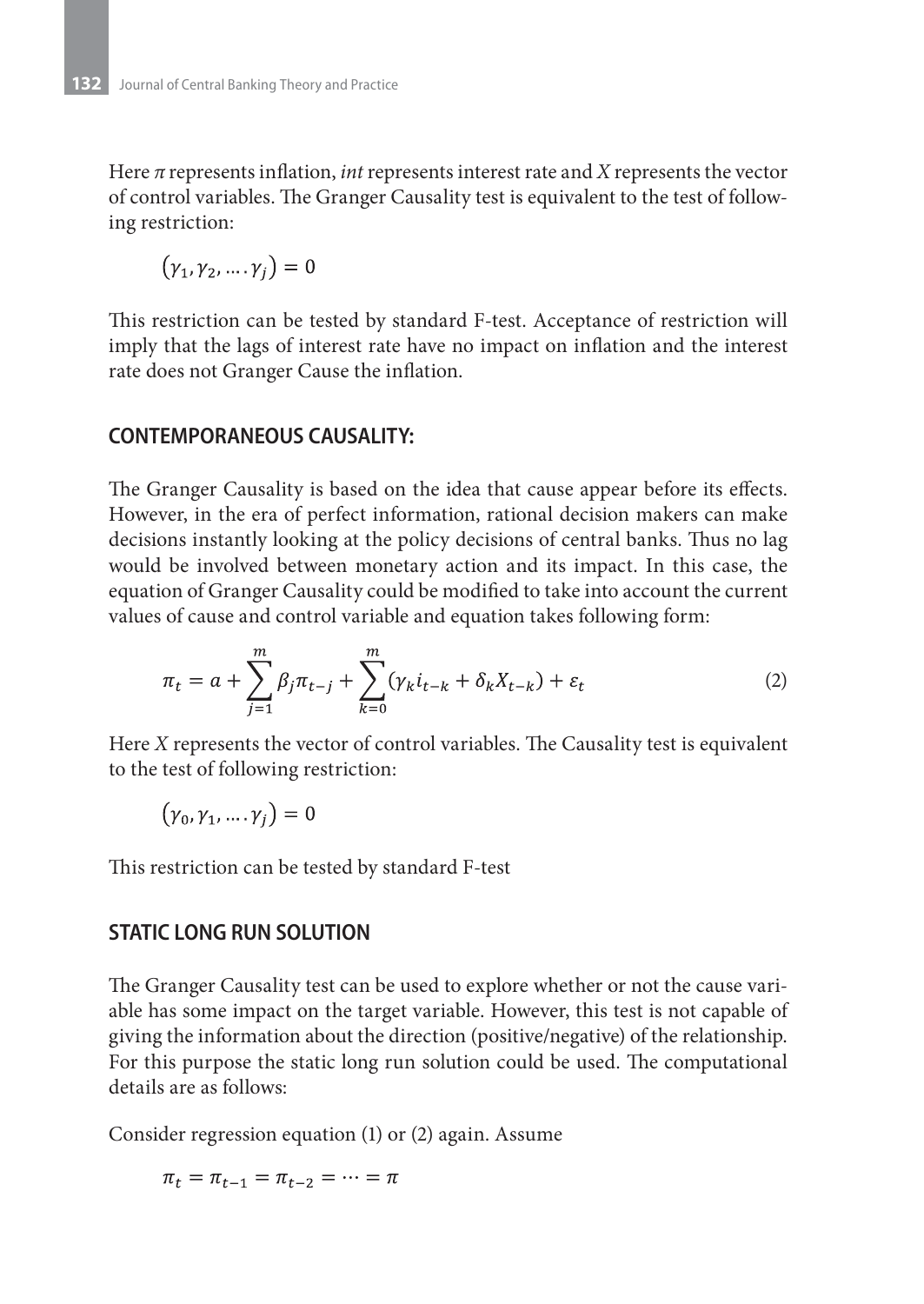Similarly

$$
i_t = i_{t-1} = i_{t-2} = \dots = i
$$

And

$$
X_t = X_{t-1} = X_{t-2} = \dots = X
$$

And simplifying the equations, eq (1) will yield the static long run solution.

$$
\pi = (1 - \beta_1 - \beta_2 - \cdots - \beta_m)^{-1} [(\gamma_1 + \gamma_2 + \dots + \gamma_j)i + (\delta_1 + \delta_2 + \dots + \delta_j)X] + \varepsilon
$$

This equation gives the static long run solution which also carries the direction of relationship between two variables.

Similar procedures could be applied to equation (2) which will give us the direction of relationship when zero lag term is also included among the regressors.

#### **RESULTS**

For the data and econometrics procedures in section 2, I got thousands of results. It is really tough job to summarize the results of a large computation in a small volume; however, I have tried to summarize these results so that overall relationship between inflation and interest rate is uncovered. The results are divided into two sub-sections with the first sub-section summarizing the results of correlation analysis and the second one summarizing results of the Causality and Static Long Run solution.

It can also be seen that the results remain unchanged by changing the definition of interest rate and/or inflation, indicating robustness to the definitions of these variables.

The analysis of the distribution of correlation coefficients reveals that evidence for positive relationship between interest rate and inflation dominate the evidence of negative relationship and this evidence is robust to (1) sample size, (2) sample period, (3) definition of interest rate, (4) definition of inflation and (5) time lag between interest and inflation. However, the results may be subject to missing variable bias.

Table 3 presents the results of Granger Causality test and solved static long run solution for level relationship between interest rate and inflation. The Granger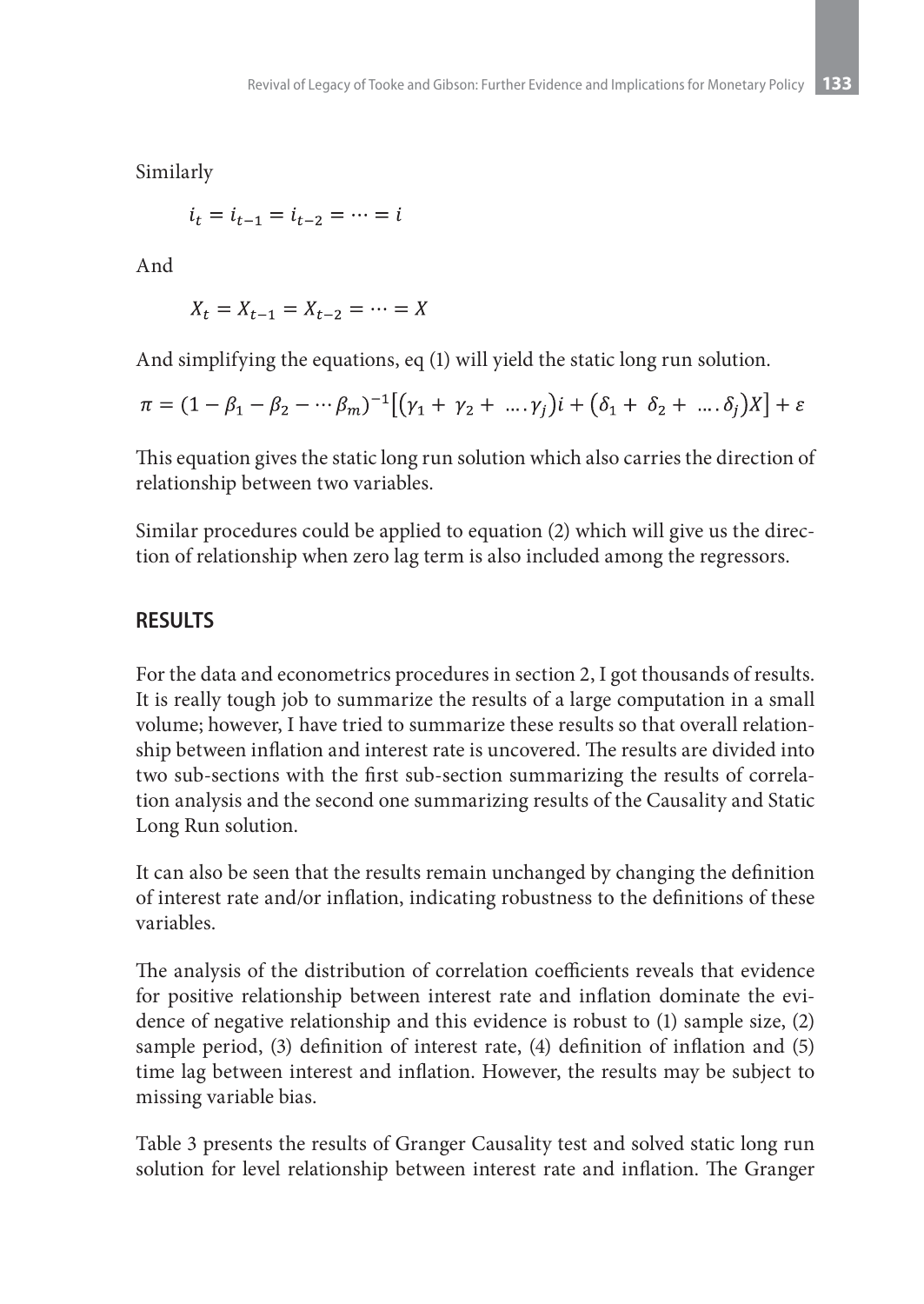Causality test is based on the logic that the cause variable occurs before its effect, therefore only lags of the cause variables are included in the regression as described in section 3. The first column in Table 3 gives the number of countries for which the data were available; next three columns present the quartiles of the coefficients of static long run solution. Column 6 gives information about the percentage of getting negative coefficient of static long run solution, column 7 gives information about significance of Granger Causality test. The last column gives information about percentage times we get a negative and significant relationship. For the pair (CPI, CBPR) and for period 76-90, we had data available for 10 countries. The coefficients of static long run relation for these 10 countries had first quartile on zero. This implies that the distribution is centred on positive side of the real line. Column 5 tells that 20% of these coefficients are negative, indicating that 80% of these coefficients are positive. Column 6 tells that 10% of the coefficients i.e. only one coefficient is significant and the last column tells that this one significant coefficient carries a negative sign.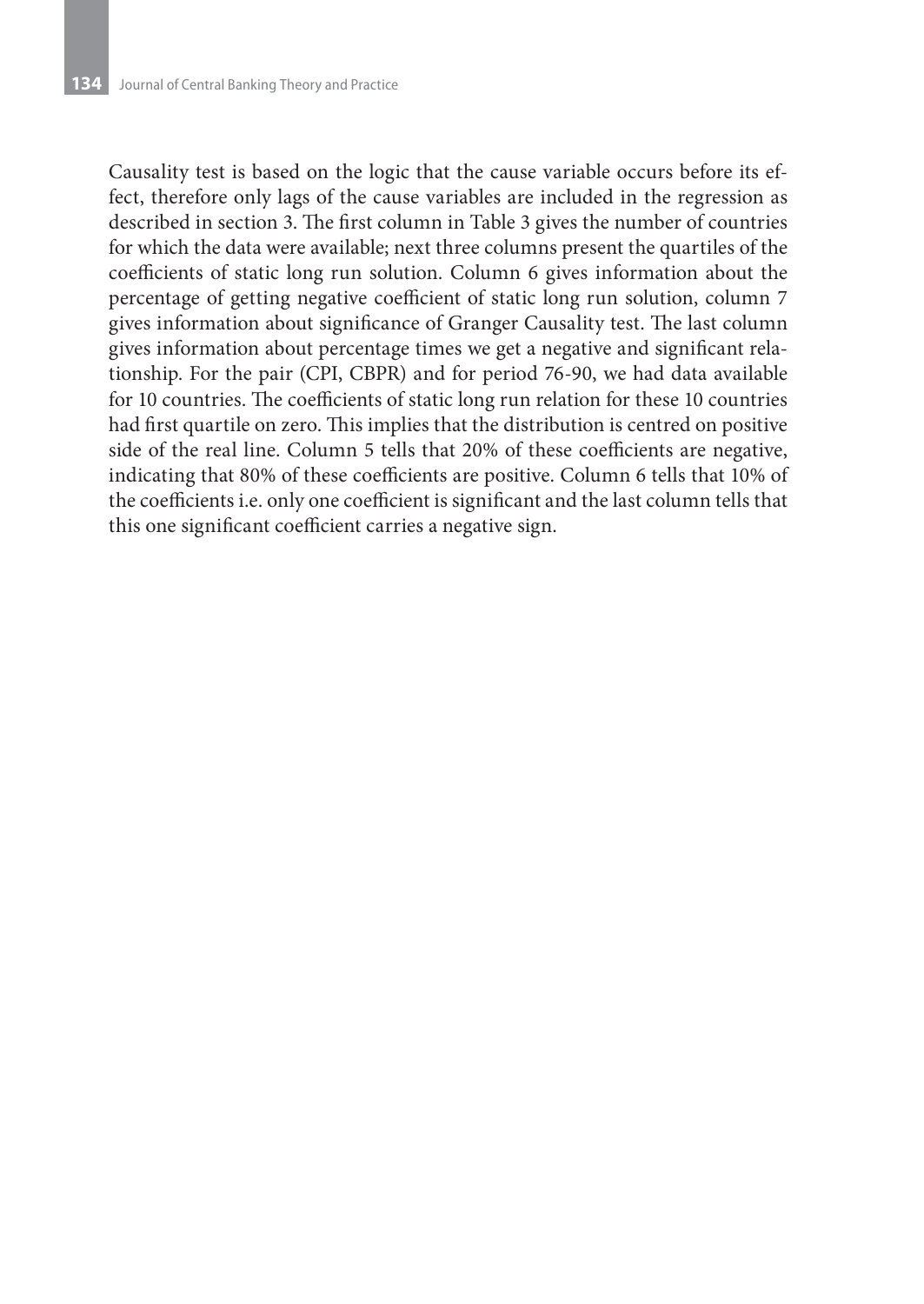| Period  | Inflation<br>Type | Interest<br><b>Type</b> | Count | Q1      | Q <sub>2</sub> | Q <sub>3</sub> | Negative<br>$\%$ | Significant<br>$\frac{0}{0}$ | Negative<br>Significant<br>$\%$ |  |
|---------|-------------------|-------------------------|-------|---------|----------------|----------------|------------------|------------------------------|---------------------------------|--|
| 76-90   | <b>CPI</b>        | <b>CBPR</b>             | 10    | 0.00    | 0.29           | 1.03           | 20%              | 10%                          | 10%                             |  |
|         |                   | <b>DEPR</b>             | 21    | $-0.37$ | 0.13           | 1.22           | 48%              | 24%                          | 5%                              |  |
|         |                   | DR                      | 19    | $-2.16$ | $-0.11$        | 0.69           | 53%              | 37%                          | 16%                             |  |
|         |                   | GBY                     | 21    | -1.08   | $-0.12$        | 0.73           | 52%              | 24%                          | 10%                             |  |
|         |                   | LR                      | 16    | $-0.67$ | 0.04           | 0.43           | 50%              | 6%                           | 6%                              |  |
|         |                   | MMR                     | 22    | $-0.76$ | $-0.08$        | 0.59           | 55%              | 18%                          | 9%                              |  |
|         |                   | TBR                     | 18    | $-1.18$ | $-0.08$        | 0.92           | 61%              | 22%                          | 17%                             |  |
|         | <b>GDPDEF</b>     | <b>CBPR</b>             | 5     | $-0.13$ | $-0.01$        | 0.08           | 60%              | 20%                          | 20%                             |  |
|         |                   | <b>DEPR</b>             | 6     | $-0.43$ | 0.54           | 1.68           | 50%              | 50%                          | 0%                              |  |
|         |                   | DR                      | 3     | 0.81    | 1.33           | 2.73           | 0%               | 67%                          | 0%                              |  |
|         |                   | GBY                     | 12    | $-0.11$ | 0.46           | 0.90           | 25%              | 17%                          | 0%                              |  |
|         |                   | LR                      | 5     | 0.18    | 0.42           | 1.21           | 20%              | 20%                          | 0%                              |  |
|         |                   | <b>MMR</b>              | 12    | $-0.54$ | 0.03           | 0.33           | 50%              | 8%                           | 0%                              |  |
|         |                   | <b>TBR</b>              | 7     | $-0.71$ | 0.13           | 0.35           | 43%              | 14%                          | 0%                              |  |
| $96-10$ | CPI               | <b>CBPR</b>             | 25    | $-0.09$ | 0.13           | 0.46           | 36%              | 28%                          | 0%                              |  |
|         |                   | <b>DEPR</b>             | 109   | $-0.38$ | 0.03           | 0.41           | 41%              | 19%                          | 3%                              |  |
|         |                   | DR                      | 57    | $-0.26$ | 0.06           | 0.34           | 44%              | 23%                          | 5%                              |  |
|         |                   | GBY                     | 29    | $-0.16$ | 0.07           | 0.23           | 41%              | 7%                           | 0%                              |  |
|         |                   | LR                      | 96    | -0.49   | 0.08           | 0.35           | 45%              | 21%                          | 3%                              |  |
|         |                   | <b>MMR</b>              | 60    | $-0.18$ | 0.11           | 0.38           | 35%              | 33%                          | 7%                              |  |
|         |                   | TBR                     | 50    | $-0.25$ | 0.00           | 0.25           | 50%              | 8%                           | 2%                              |  |
|         | <b>GDPDEF</b>     | <b>CBPR</b>             | 11    | $-0.15$ | 0.15           | 0.35           | 45%              | 18%                          | 0%                              |  |
|         |                   | DEPR                    | 29    | -0.16   | 0.16           | 0.45           | 41%              | 24%                          | 3%                              |  |
|         |                   | DR                      | 16    | $-0.03$ | 0.32           | 1.01           | 31%              | 6%                           | 0%                              |  |
|         |                   | GBY                     | 23    | -0.23   | $-0.04$        | 0.27           | 52%              | 9%                           | 4%                              |  |
|         |                   | LR                      | 26    | $-0.15$ | 0.01           | 0.39           | 46%              | 27%                          | 8%                              |  |
|         |                   | <b>MMR</b>              | 32    | $-0.12$ | 0.24           | 0.38           | 31%              | 28%                          | 0%                              |  |
|         |                   | TBR                     | 19    | -0.15   | 0.18           | 0.41           | 37%              | 11%                          | 0%                              |  |

#### **Table 1: Results of Coefficient of Static Long Run Level Relationship and Granger Causality Test Between Interest Rate and Inflation, without having control variables. Time Series Length= 15 years, 60 observations**

Q1, Q2, Q3: These columns present the quartiles of calculated coefficients of correlation for the respective row

Negative %: Percentage of negative coefficients

Significant %: Percentage of significant coefficients

Negative significant %: Percentage of significant coefficients carrying negative sign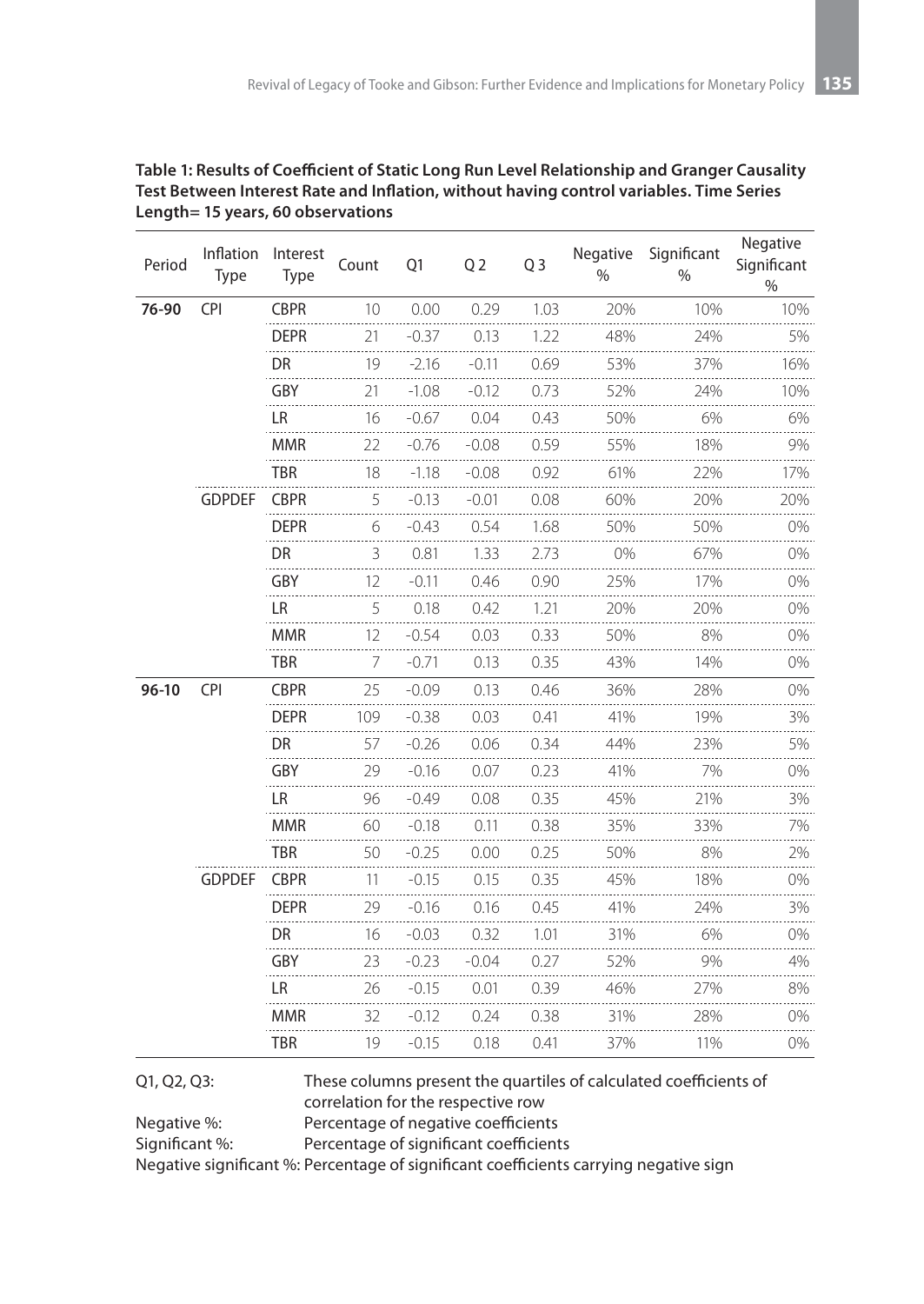If we analyse the results obtained for period 1996-2010, we see that data on the pair (CPI, CBPR) was available for 25 countries and median of the long run coefficients for these 25 countries is again on the positive side of real line indicating that the evidence of positive correlation is stronger than the evidence of negative relationship between these two variables. For the same pair, the Granger Causality test produced significant results for 28% of the countries and from these significant coefficients, all are associated with a positive sign. These results indicate that the relationship is insignificant for 72% of the countries, significant with positive coefficient for 28% of the countries and significant with negative sign for none of these countries. The pair (CPI, DEPR) for the same time period is available for 105 countries. For this pair, the relationship was insignificant for 81% of the countries, significant with positive sign for 16% of the countries and significant with negative sign for only 3% of the countries. The total results summarized in this Table 3 are 759, of which only 3% resulted in a significant coefficient with negative sign, whereas 17% of these coefficients were significant with a positive sign.

Table 2 presents results of Granger causality test and static long run solution calculated for longer data series. The results are not very different from the results obtained for shortened series. The median of the long run coefficients is positive in all cases indicating that the distributions of long run coefficients are positively centred for all of pairs of interest rate. In many cases, the first quartile is also positive, indicating that for these combinations, more than 75% of the long run coefficients are positive. Granger Causality test was significant for 38% of these coefficients and for only 3% of these coefficients; the results carried a negative sign. The results remained the same for two sample period summarized in the Table 2. Most importantly, the coefficient of Central Bank Policy Rate, which is the actual policy variable used by central bank, shows a similar behaviour, showing that this policy variable does not work as per the aim of the monetary policy but is rather counterproductive, and Granger Causes the inflation in positive direction, i.e. by increasing CBPR the inflation also rises.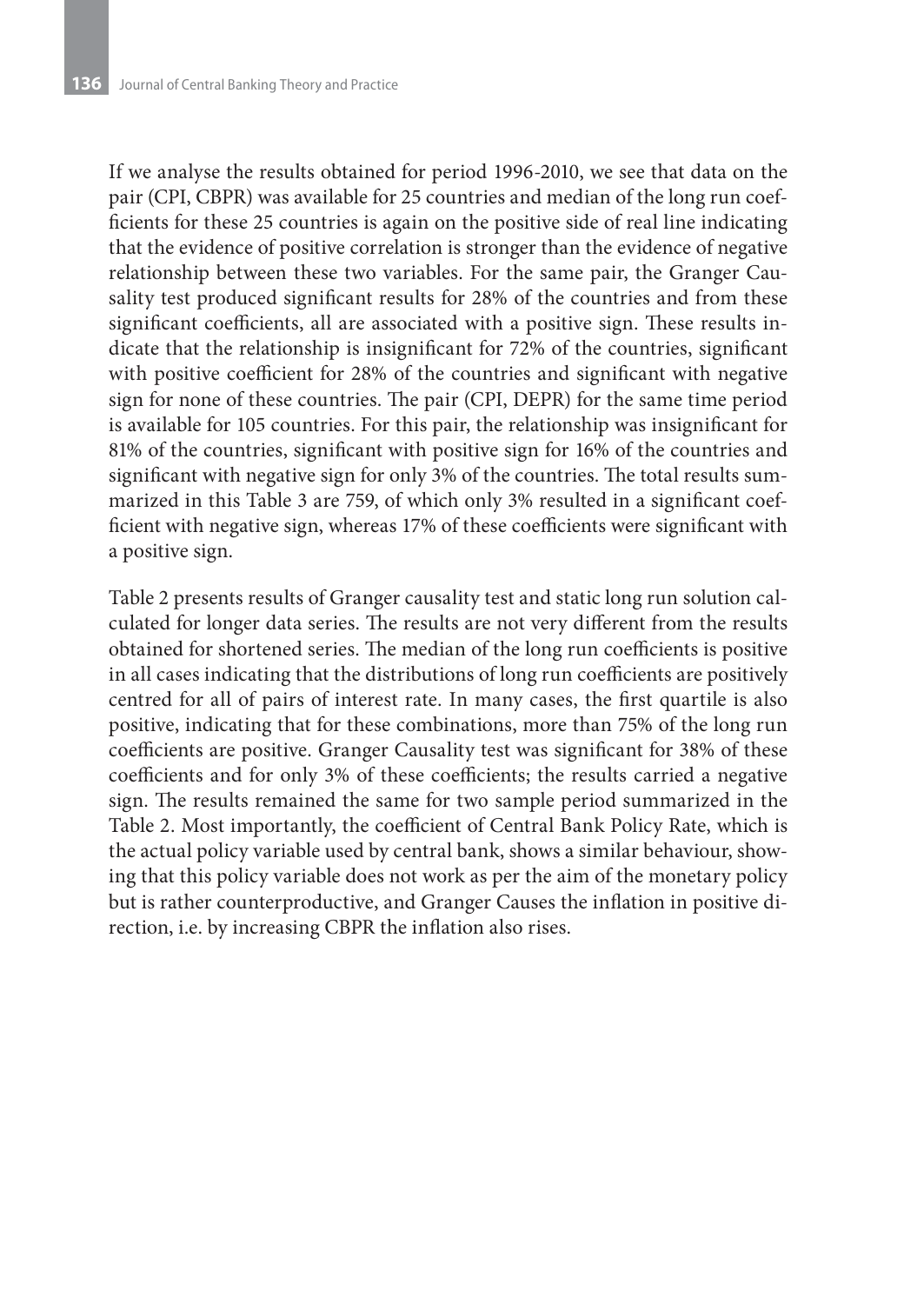|         |               |             | Count          | Percentile<br>25 | Median | Percentile<br>75 |       | Negative Significant | Negative<br>Significant |
|---------|---------------|-------------|----------------|------------------|--------|------------------|-------|----------------------|-------------------------|
| 75-04   | CPI           | <b>CBPR</b> | 8              | $-0.20$          | 0.41   | 0.52             | 25.0% | 37.5%                | 12.5%                   |
|         |               | <b>DEPR</b> | 13             | 0.00             | 0.28   | 0.76             | 30.8% | 23.1%                | 7.7%                    |
|         |               | DR          | 16             | $-0.02$          | 0.45   | 1.19             | 25.0% | 50.0%                | 12.5%                   |
|         |               | GBY         | 18             | 0.41             | 0.50   | 0.59             | 16.7% | 38.9%                | 5.6%                    |
|         |               | <b>LR</b>   | 10             | $-0.20$          | 0.14   | 0.51             | 50.0% | 10.0%                | 0.0%                    |
|         |               | <b>MMR</b>  | 12             | $-0.10$          | 0.21   | 0.48             | 33.3% | 33.3%                | 8.3%                    |
|         |               | <b>TBR</b>  | 14             | $-0.29$          | 0.16   | 0.42             | 42.9% | 35.7%                | 14.3%                   |
|         | <b>GDPDEF</b> | <b>CBPR</b> | 5              | $-0.01$          | 0.02   | 0.35             | 40.0% | 40.0%                | 0.0%                    |
|         |               | <b>DEPR</b> | 5              | 0.14             | 0.28   | 1.09             | 20.0% | 60.0%                | 20.0%                   |
|         |               | DR          | $\overline{3}$ | 0.34             | 0.82   | 1.35             | 0.0%  | 66.7%                | 0.0%                    |
|         |               | GBY         | 12             | 0.07             | 0.71   | 0.79             | 25.0% | 33.3%                | 0.0%                    |
|         |               | <b>LR</b>   | $\overline{5}$ | 0.04             | 0.09   | 0.74             | 20.0% | 20.0%                | 0.0%                    |
|         |               | <b>MMR</b>  | 9              | 0.00             | 0.14   | 0.31             | 33.3% | 22.2%                | 0.0%                    |
|         |               | <b>TBR</b>  | 5              | 0.15             | 0.16   | 0.53             | 0.0%  | 0.0%                 | 0.0%                    |
| $83-12$ | <b>CPI</b>    | <b>CBPR</b> | 10             | 0.23             | 0.43   | 0.57             | 10.0% | 70.0%                | 0.0%                    |
|         |               | <b>DEPR</b> | 49             | 0.08             | 0.37   | 0.71             | 22.4% | 36.7%                | 2.0%                    |
|         |               | DR          | 28             | $-0.02$          | 0.30   | 0.64             | 25.0% | 35.7%                | 7.1%                    |
|         |               | GBY         | 21             | 0.24             | 0.33   | 0.46             | 4.8%  | 57.1%                | 0.0%                    |
|         |               | LR          | 37             | $-0.23$          | 0.19   | 0.45             | 35.1% | 29.7%                | 0.0%                    |
|         |               | <b>MMR</b>  | 26             | 0.05             | 0.21   | 0.35             | 15.4% | 46.2%                | 0.0%                    |
|         |               | <b>TBR</b>  | 26             | $-0.24$          | 0.21   | 0.37             | 34.6% | 30.8%                | 3.8%                    |
|         | <b>GDPDEF</b> | <b>CBPR</b> | 7              | 0.09             | 0.31   | 0.47             | 14.3% | 28.6%                | 0.0%                    |
|         |               | <b>DEPR</b> | 9              | 0.22             | 0.47   | 0.67             | 0.0%  | 44.4%                | 0.0%                    |
|         |               | DR          | 6              | 0.25             | 0.45   | 1.09             | 0.0%  | 66.7%                | 0.0%                    |
|         |               | <b>GBY</b>  | 19             | 0.24             | 0.44   | 0.56             | 5.3%  | 36.8%                | 0.0%                    |
|         |               | LR          | 10             | 0.19             | 0.44   | 0.59             | 0.0%  | 40.0%                | 0.0%                    |
|         |               | <b>MMR</b>  | 14             | 0.28             | 0.38   | 0.47             | 0.0%  | 57.1%                | 0.0%                    |
|         |               | <b>TBR</b>  | 10             | 0.21             | 0.39   | 0.45             | 0.0%  | 40.0%                | 0.0%                    |

**Table 2: Results of Granger Causality Test and Coefficient of Static Long Run Level Relationship Between Interest Rate and Inflation, Time Series Length= 30 years, 120 observations**

| Q1, Q2, Q3:    | These columns present the quartiles of calculated coefficients of                     |  |  |  |  |  |
|----------------|---------------------------------------------------------------------------------------|--|--|--|--|--|
|                | correlation for the respective row                                                    |  |  |  |  |  |
| Negative %:    | Percentage of negative coefficients                                                   |  |  |  |  |  |
| Significant %: | Percentage of significant coefficients                                                |  |  |  |  |  |
|                | Negative significant %: Percentage of significant coefficients carrying negative sign |  |  |  |  |  |

Table 3 summarizes the coefficient of static long run solution and the significance of the Granger Causality test calculated with different sets of control variables. The Table summarizes the results for the Granger causality as well as for contemporaneous Granger causality. Computation of Granger causality is based on the assumption that cause occurs before the result, therefore does not involve the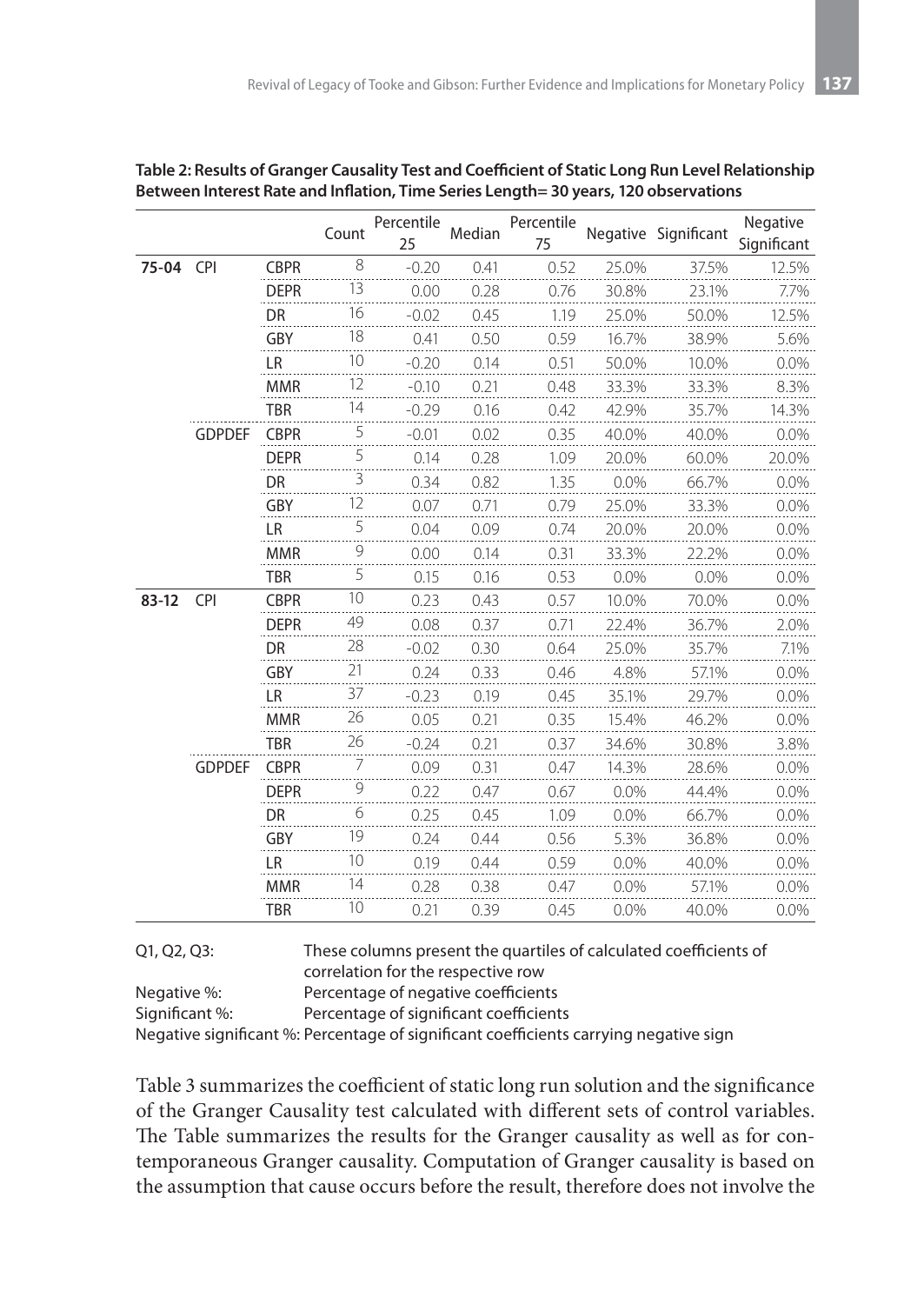current value (zero lag) of the cause variable. On the other hand, contemporaneous Granger Causality is computed from a regression involving the current value of the cause variable as well. The results summarized in this table are calculated with five different sets of control variables and without any control variables.

Column 1 informs about numbers of sets for which we had the data to calculate the Granger Causality and Statics Long Run Solution. Therefore the Column 1 in Row 1 informs that for 34 data sets, we had the data on all control variables and therefore we get 34 results on Granger Causality. The Column 2 -4 give information about quartiles of the coefficients of interest rate in calculated regressions. Therefore, for the 34 sets we had, the first quartile of coefficients was -1.03, the median was 0.24 the third quartile was 0.81. The positive value of the median implies that more than half coefficients carry a positive sign, contrary to the conventional monetary theory. Colum 4 gives information of percentage of the coefficients of interest rate which was statistically significant. Therefore, column 5 of row 1 informs that out of the 34 sets, only 24% coefficients were found significant. This means for 76% of the data sets, the interest rate is not effective in changing inflation. The percentage of negative coefficients among is given in column 6 which includes both significant and insignificant coefficient. Therefore, for the 34 data sets summarized in row 1, only 41% of the coefficients were carrying negative signs. If the monetary policy was effective, the coefficient of interest rate as a determinant of inflation should be both negative and significant. The last columns gives information about the percentage of coefficients having negative sign and having statistical significance. The last column in row 1 informs that only 5% of the coefficients were negative and statistically significant. Therefore only 6% of regression carry an evidences of effectiveness of the monetary policy and remaining 94% coefficients indicate that monetary policy is either ineffective or counterproductive in achieving the monetary targets.

The Table shows that although the exact location of the quartiles of coefficient of interest rate is sensitive to the specification of control variable. However, the median remains on the positive side of real line for almost all the cases. This indicate that with every set of control variable, the evidence of positive correlation between interest rate and inflation is stronger. The finding that there is positive association between interest rate and inflation is robust to the control variables. For most of the cases, the percentage of significant coefficients remains less than 50%, indicating that insignificant relation between two variables is highly likely. The percentage of negative and significant coefficient is very small and it does not exceed 10%, except for one case. The difference between column 5 and 7 shows that the probability of getting a positive and significant coefficient is much higher compared to the probability of negative and significant coefficient.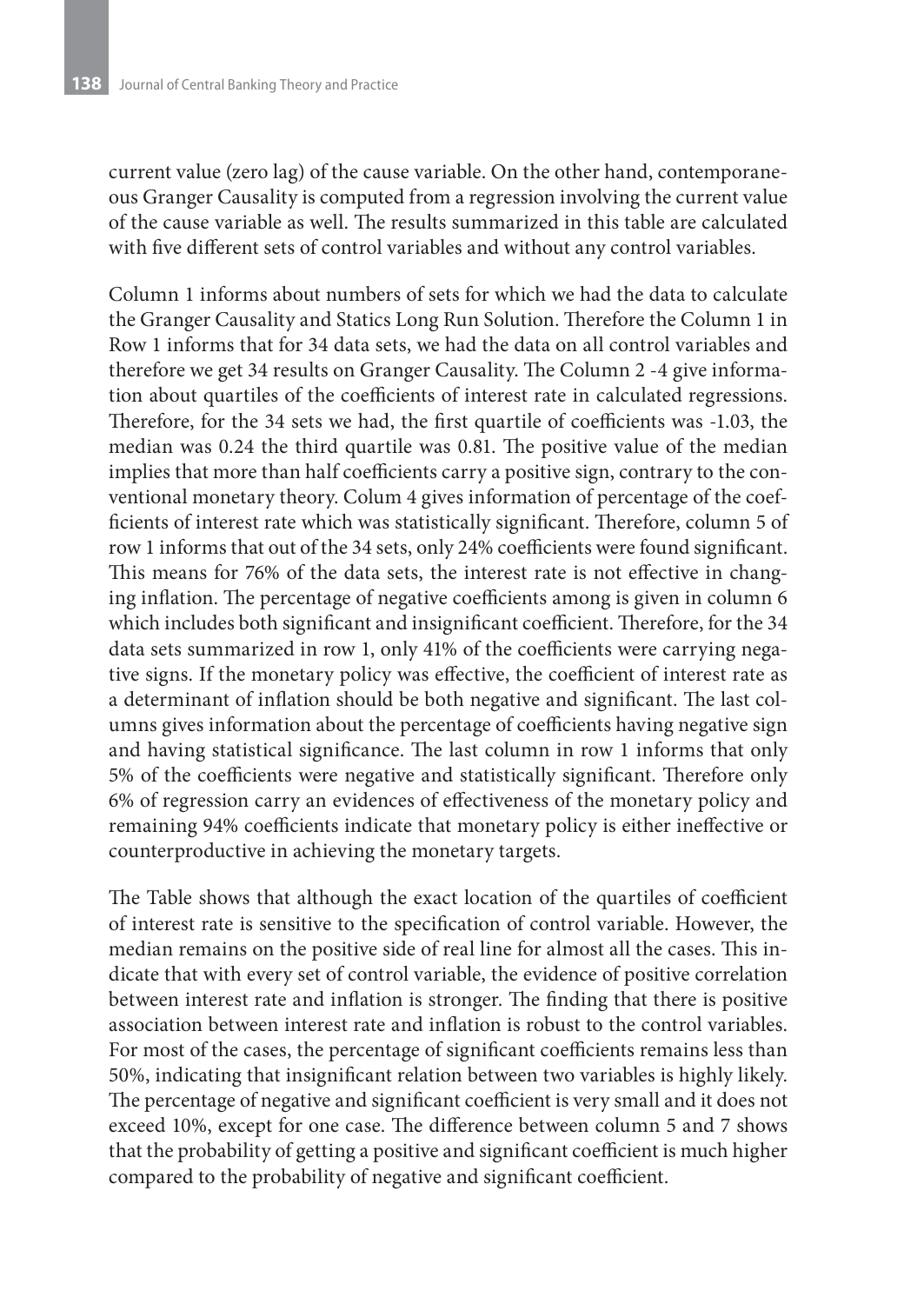|         |                                                                          | Control variables | Count | $\overline{O}$ | Median | G    | Significant % | Negative % | Negative<br>Significant % |
|---------|--------------------------------------------------------------------------|-------------------|-------|----------------|--------|------|---------------|------------|---------------------------|
| 76-90   | Contemporaneous Granger<br>Causality with four Control<br>Variables      | All               | 34    | $-1.03$        | .24    | .81  | 24%           | 41%        | 6%                        |
|         | Contemporaneous Granger                                                  | ER, IP, IUV       | 55    | -.31           | .50    | .74  | 7%            | 27%        | 0%                        |
|         | Causality with three Control                                             | MS, ER, IP        | 34    | $-0.61$        | .46    | 1.40 | 26%           | 32%        | 0%                        |
|         | Variables                                                                | MS,ER,IUV         | 51    | .01            | .32    | .88  | 31%           | 24%        | 10%                       |
|         |                                                                          | MS, IP, IUV       | 34    | -1.16          | .37    | 97.  | 15%           | 35%        | 0%                        |
|         | Contemporaneous Granger<br><b>Causality Without Control</b><br>Variables | None              | 177   | $-46$          | .17    | .89  | 25%           | 40%        | 9%                        |
|         | <b>Granger Causality (lagged)</b><br><b>Without Control Variables</b>    | None              | 177   | $-71$          | .10    | .81  | 21%           | 47%        | 8%                        |
|         | <b>Granger Causality Test</b><br>(lagged) with four control<br>variables | All               | 34    | $-40$          | .19    | .90  | 38%           | 44%        | 9%                        |
|         | <b>Granger Causality Test</b>                                            | ER, IP, IUV       | 55    | -.53           | .03    | .41  | 13%           | 45%        | 9%                        |
|         | (lagged) with three control                                              | MS, ER, IP        | 34    | $-48$          | .69    | 1.72 | 53%           | 38%        | 12%                       |
|         | variables                                                                | MS,ER,IUV         | 51    | $-0.25$        | .32    | .96  | 33%           | 31%        | 8%                        |
|         |                                                                          | MS, IP, IUV       | 34    | $-40$          | .22    | .95  | 41%           | 44%        | 9%                        |
| $96-10$ | Contemporaneous Granger<br>Causality with four Control<br>Variables      | All               | 56    | $-28$          | .07    | .29  | 2%            | 45%        | 2%                        |
|         | Contemporaneous Granger                                                  | ER, IP, IUV       | 92    | -.13           | .15    | .38  | 25%           | 39%        | 10%                       |
|         | Causality with three Control                                             | MS, ER, IP        | 56    | $-19$          | .09    | .40  | 11%           | 43%        | 7%                        |
|         | Variables                                                                | MS, ER, IUV       | 81    | $-.03$         | .20    | .76  | 19%           | 28%        | 2%                        |
|         |                                                                          | MS, IP, IUV       | 56    | $-0.04$        | .24    | .50  | 21%           | 34%        | 2%                        |
|         | Contemporaneous Granger<br><b>Causality Without Control</b><br>Variables | None              | 582   | $-16$          | .17    | .45  | 31%           | 36%        | 4%                        |
|         | Granger Causality (lagged)<br><b>Without Control Variables</b>           | None              | 582   | $-23$          | .07    | .37  | 20%           | 42%        | 3%                        |
|         | <b>Granger Causality Test</b><br>(lagged) with four control<br>variables | All               | 56    | $-28$          | .14    | .25  | 16%           | 38%        | 7%                        |
|         | <b>Granger Causality Test</b>                                            | ER, IP, IUV       | 92    | $-15$          | .08    | .25  | 16%           | 43%        | 10%                       |
|         | (lagged) with three control                                              | MS, ER, IP        | 56    | $-32$          | .06    | .26  | 13%           | 41%        | 4%                        |
|         | variables                                                                | MS, ER, IUV       | 81    | $-16$          | .10    | .60  | 17%           | 36%        | 5%                        |
|         |                                                                          | MS, IP, IUV       | 56    | $-23$          | .15    | .28  | 14%           | 36%        | 4%                        |

#### **Table 3: Results of Granger Causality Test and Coefficient of Static Long Run Level Relationship Between Interest Rate and Inflation with different specifications of control variables, Time Series Length= 30 years, 120 observations**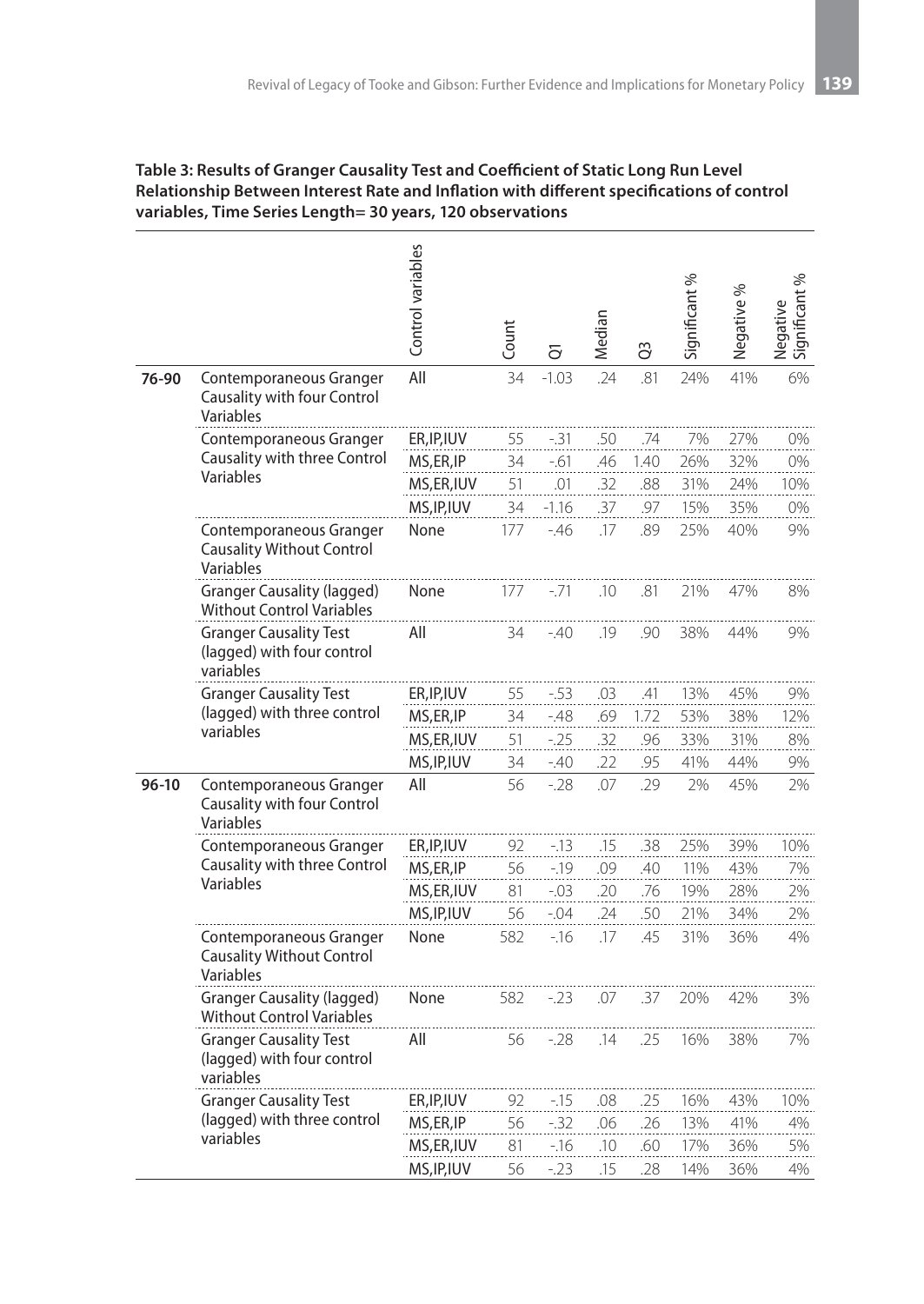# **Summary and Conclusion**

A change in interest rate can affect inflation in three ways:

- 1. If the demand side effects are dominant, then inflation shall reduce by increasing interest rate and the relationship between two variables should be negative. In this case, the use of tight of monetary policy shall be effective.
- 2. If the supply side (cost side) effects are dominant, then inflation shall increase by increasing interest rate and the relationship between two variables should be positive. The use of tight monetary policy in this case shall be counterproductive.
- 3. If the demand and supply side effects have similar strength, then the effects of interest rate on inflation shall be insignificant and only aggregate production will reduce by increasing interest rate. Use of tight monetary policy in this case would have no effect on price, but it would reduce the aggregate growth.

Analysing the relationship between two variables reveals that:

Using a variety of estimation techniques, a number of definitions of interest rate and inflation, different sample periods we find that the evidence for no relationship between interest rate and inflation are dominant. Including the control variables does not change the nature of results, no matter what kinds of control variables are used. The results supporting the dominance of demand channel of monetary transmission mechanism have very low percentage. The results reported in Table 1, 2 and 3 reveal that for many cases we did not find any single evidence in support of demand channel of monetary transmission mechanism. In cases where the relationship between two variables was found significant, the probability of getting a positive relationship is much higher, compared to probability of negative relationship. This relationship is robust to the definition of interest rate and inflation, sample size, sample period, estimation technique and presence, and specification of control variables.

Thus this analysis concludes that the history of monetary policy around the globe does not provide evidence of monetary policy functioning as anticipated by the authorities of central banks. On the contrary, evidence supports counterproductive results of monetary policy. Thus there is need to thoroughly revise monetary policy so that the desired targets could be achieved.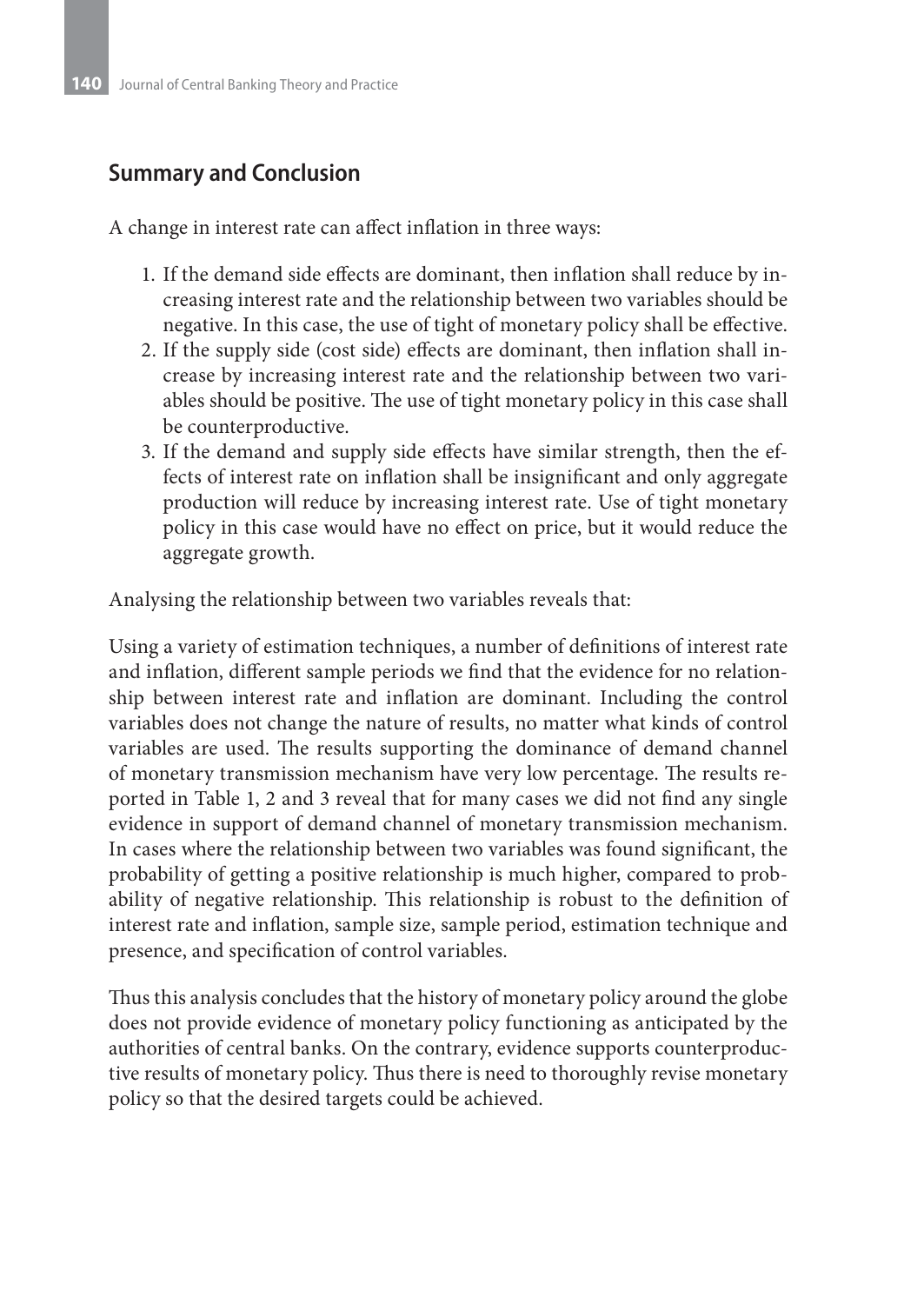# **References**

- 1. Ali, S. Z. (2012). Supply Side Shocks Near Rational Expectations, Cost Channel, and Monetary Policy. DPRC Working Paper (LUMS).
- 2. Barth, M. J., & Ramey, V. A. (2001). The Cost Channel of Monetary Transmission. NBER Macroeconomics Annual 2001
- 3. Bernanke, B. S., & Gertler, M. (1995). Inside the Black Box: The Credit Channel of Monetary Policy. Journal of Economic Perspective, 9 (4).
- 4. Chowdhury, I., Hoffmann, M., & Schabert, A. (2006). Inflation dynamics and the cost channel of monetary transmission. European Economic Review 50.
- 5. Ghaffari et al. (2014), Interest Rate and Inflation: A case study of Pakistan, Pakistan Business Review, 16 (3)
- 6. Ghaffari A (2013), Interest Rate, Inflation and Output; Relationship Revisited, Unpublished MS Economics thesis, IIIE International Islamic University, Islamabad
- 7. Gibson, A. (1923). The future course of high class investment values, Banker's Magazine, January, pp.
- 8. Henzel, S., Huslewig, O., Mayer, E., & Wollmershauser, T. (2007, July). The Price Puzzle Revisited: Can the Cost Channel Explain A Rise In Inflation After A Monetary Policy Shock?
- 9. Kitchin, J. (1923) Cycles and trends in economic factors, Review of Economics and Statistics, 5, pp.
- 10. Peake, E.G. (1928) Connection between the prices of commodities and the prices of securities, Bankers' Magazine, 125
- 11. Qiang, T. J., & Xin, l. Z. (2010). Existence of the Cost Channel of China's Monetary Transmission. IEEE 2nd International Conference, School of Economic & Management Beihang University Beijing China.
- 12. Rabanal, P. (2007). Does inflation increase after a monetary policy tightening? Answers based on an estimated DSGE model. Journal of Economic Dynamics & Control 31.
- 13. Ravenna, F., & Walsh, C. E. (2006). Optimal monetary policy with the cost channel. Journal of Monetary Economics 53, 199–216.
- 14. Rehman, A. (2014), Relationship Between Energy Prices, Monetary Policy and Inflation; A Case Study of South Asian Economies, Journal of Central Banking Theory and Practice, volume 3 issue 1
- 15. Rehman, A. (2015). Revival of Legacy of Tooke and Gibson: Implications for Monetary Policy. Journal of Central Banking Theory and Practice, 4(2), pp. 37-58. Retrieved 21 Sep. 2016, from doi:10.1515/jcbtp-2015-0008